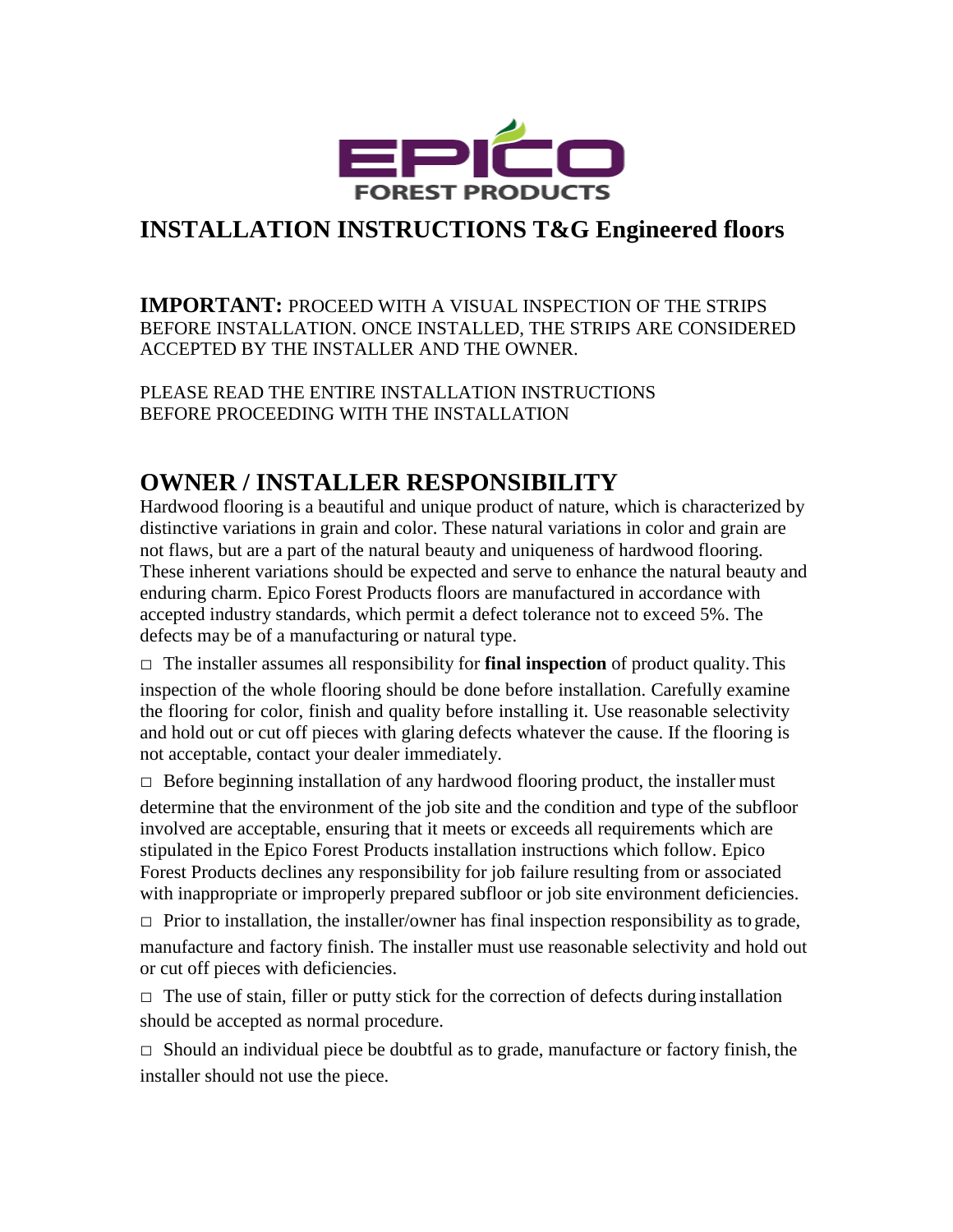$\Box$  When Epico Forest Products hardwood flooring is ordered, a 5 % allowance factor,

depending on layout, must be added to the actual square footage amount needed. (Diagonal installations and/or board width of 5" and over may require up to a 10 % allowance factor.)

Warranty exclusions are, but not limited to, surface checking resulting from low humidity, mildew or discoloration resulting from extreme sub-floor moisture.

# **JOB SITE INSPECTION & ACCLIMATION**

 $\Box$  This type of flooring can be installed below, equal or above ground level. Do not install in a bathroom.

 $\Box$  In a new construction, hardwood flooring should be one of the last items installed. All work involving water or moisture (plumbing, acoustical

ceilings, dry wall taping, etc.) should be completed prior to wood flooring being installed. Heating and air systems should be fully operating

maintaining a consistent room temperature at 16°C to 27°C (60-80° F) and a constant relative humidity of 40% to 55%.

 $\Box$  Flooring should not be delivered until the building has been closed in and cement work, plastering, painting and other materials are completely

dry. Concrete and plaster should be cured and at least 60 days old. Check basements and under floor crawl space to be sure that they are dry

and well ventilated to avoid damage caused by moisture.

 $\Box$  Handle with care. Do not stand on ends. Store Epico Forest Products flooring in a dry

place being sure to provide at least a four-inch air space under and around cartons.

 $\Box$  Do not store directly on concrete or near outside walls. Cartons should be placed in the installation area.

 $\Box$  The humidity level of the house must be maintained between 40 % and 55 % all year

long. Wood is a living product which reacts to humidity

level variations. During summer, where the humidity level is at its highest point, the wood has a natural expansion and absorbs the humidity,

these variations must be dealt with adequate dehumidification. As for winter, when the heating system is working, the humidity level is lower.

It is then recommended to use a humidifier to minimize the extreme effects of shrinkage. 0815 Installation ENGINEERED T&G ENGLISH.doc

# **Displacement (Dimples on Surface)**

Hardwood flooring, dense smooth woods, may show dimpling on the surface from the displacement of the wood by the fastener. Ambiance Flooring products should not dimple providing installation and recommended tooling is adhered to. Therefore dimpling is not covered under the Ambiance warranty. It is the responsibility of the installer to monitor and take immediate action if dimpling occurs. The installer must adjust air pressure, use smaller cleats, adjust/repair nail driver pin, adjust nail shoe angle or switch to recommended stapler.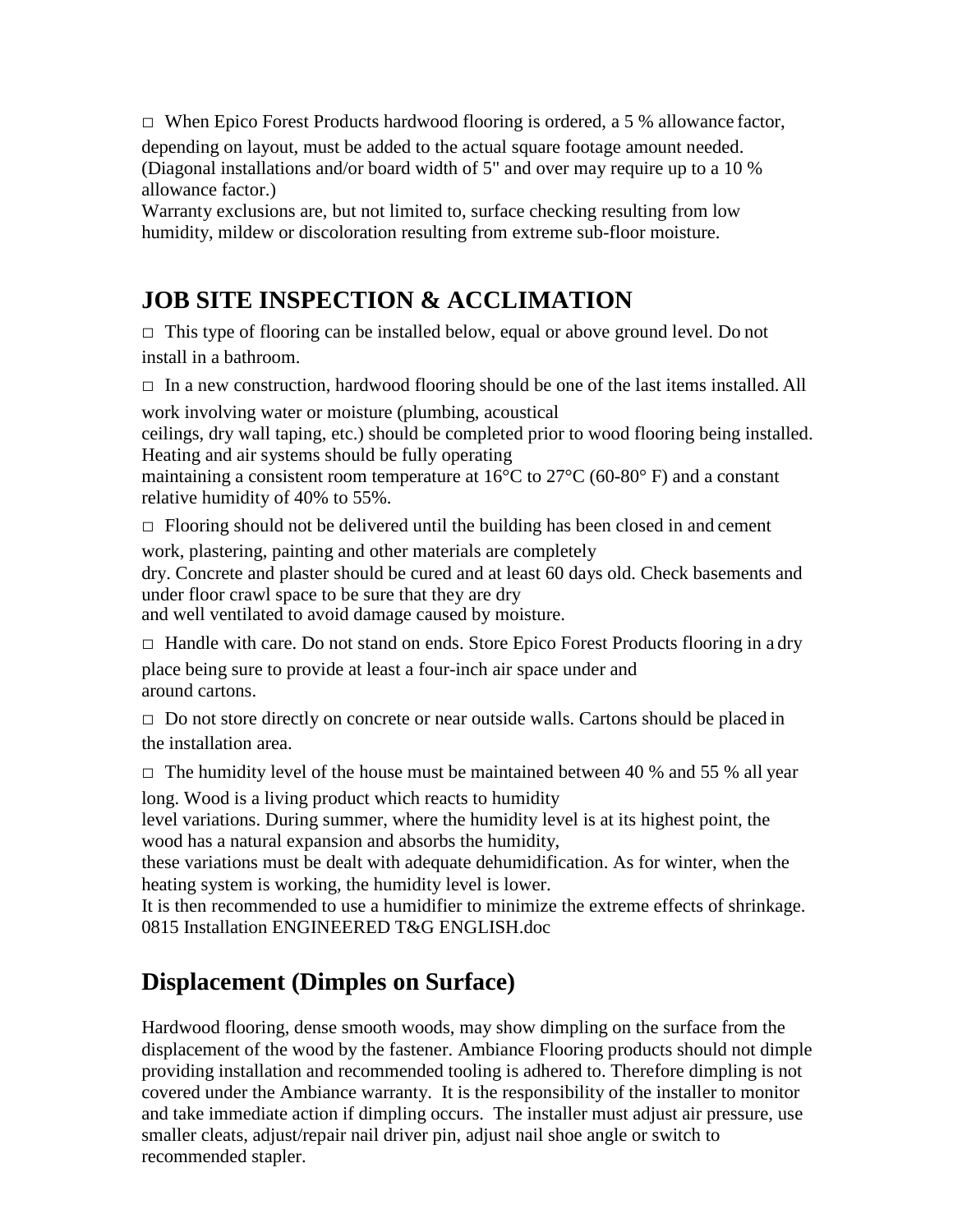# **INSTALLATION METHODS (Floating, stapled and Glued down)**

### **AND**

# **APPROVED SUBFLOORS**

**Type of subfloor Floating Stapled (1) Glued**

Plywood 5/8" –OSB 23/32" (truss/joist of 16" c/c or less) YES Plywood 3/4" T&G –OSB 23/32" (truss/joist of 19,2" c/c or less) YES Concrete Glue, Float Only

Ceramic tiled floor, terrazzo, slate and marble Glue Float Only (Concrete) Radiant Subfloor heating Glue and Float Only Radiant heating (plywood)

# **Subfloor conditions**

□ CLEAN - Scraped or sanded, swept, free of wax, grease, paint, oil and other debris.

 $\Box$  HORIZONTAL / FLAT – Maximum tolerance of 5mm over 3 m (3/16 " over 10") or 3mm over 2 m (1/8" over 6').

 $\Box$  Sand high areas or joints. If the floor is glued, fill the fill low areas with a latex additive cement surfacing product with a minimum resistance to compression of 20 000 kPa.

 $\Box$  Concrete Slabs (regardless of existing floor covering): Use an approved calibrated concrete Moisture Meter as a preliminary measurement for moisture. Concrete subfloors must be finished at least 30 days before performing a test. Acceptable verification methods: Perform a polyfilm test. Tape down 2' x 2' polyfilm squares (a clear garbage bag or plastic drop cloth will do) in several places on the floor. Wait 24-48 hours, and then check for the appearance of condensation on the inside of the bag or plastic for a darkening on the concrete subfloor. Either occurrence signals the likely presence of excess moisture, which needs other measures with the concrete moisture meter Tramex. The measure must not climb over 4, 5 on the superior graduation. The floor can be glued directly on concrete with a compression resistance of at least 20 000 kPa (3 000 lb/in2).

 $\Box$  Wood Substrates: Test the moisture of the wood substrate using a calibrated moisture meter approved for testing wood moisture according to the meter manufacturer. The reading should not exceed 12%, or read more than a 4% difference than moisture content of products being installed.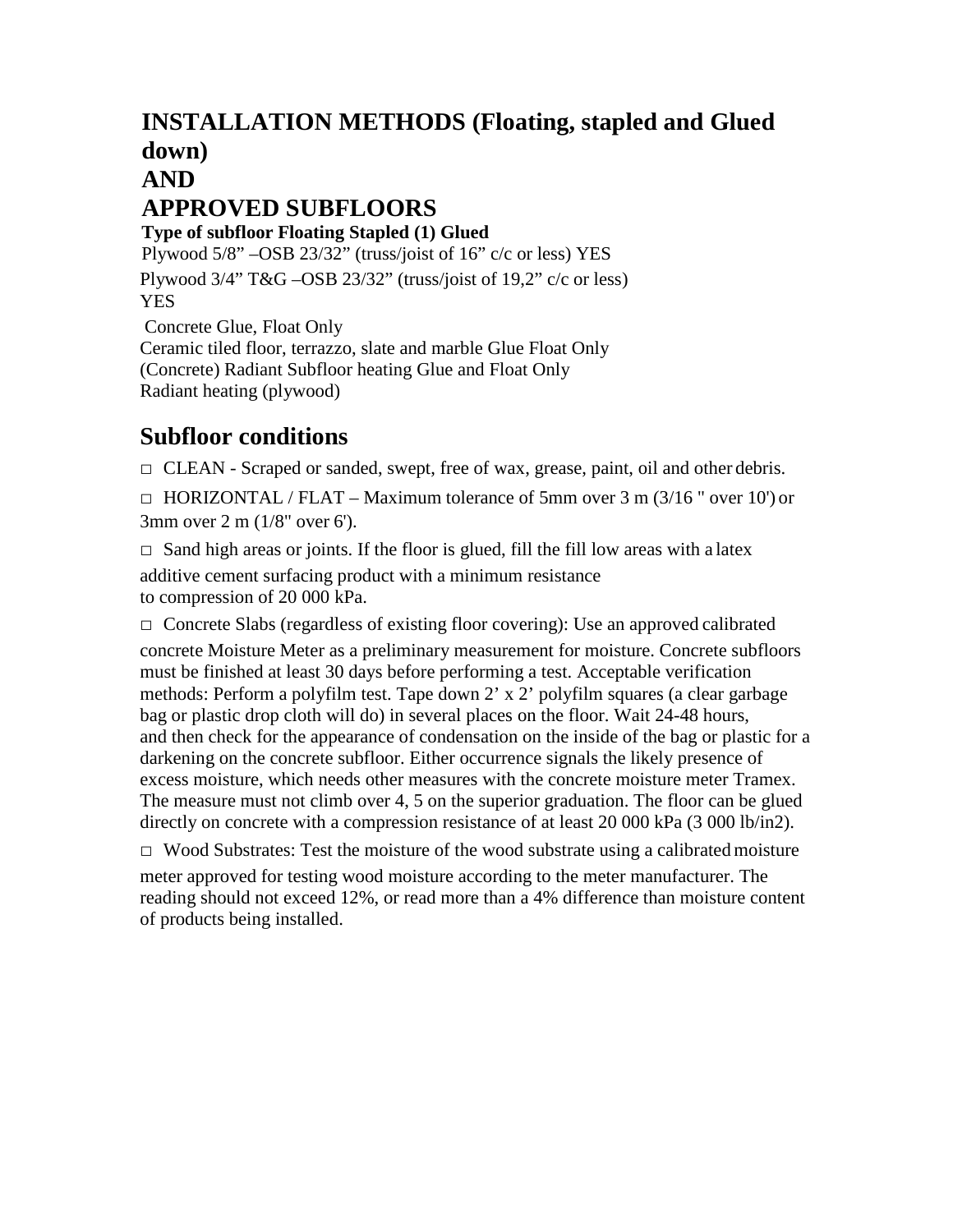#### **Radiant Subfloor heating**

NOTE: Always make sure that the selected product is recommended for this type of installation. Some species are not compatible and can not be

installed on this type of subfloor; Jatoba, American Maple, Kempas, Ironwood, Ipé, Asian Mahogany, etc are some species that are not suitable for

Radiant heating. Please ensure that the species you have chosen is suitable.

 $\Box$  The heating system must be functional and working for at least 7 days prior to the floor installation.

 $\Box$  Stop the heating and let the floor cool down to ambient temperature for 3 or 4 hours before starting the floor installation.

 $\Box$  Immediately start the radiant heating system after the installation. The temperature of the finished surface cannot go over 27  $^{\circ}$ C (80  $^{\circ}$ F) at all

times for the duration of the flooring's life span.

 $\Box$  Radiant heating systems usually procure a dry heat which can lower the ambient humidity level. It could be necessary to use a humidifier to

maintain a recommended level of 40 % to 55 % and prevent any damage to the floor.

 $\Box$  Flooring installed on a radiant heating system must be glued at each end, in order to

reduce the shrinkage in length. Apply a layer of recommended wood glue on the grooved side before inserting the strip.

# **REQUIRED TOOLS FOR PROPER INSTALLATION**

**Power Tools**

□ Table Saw, Electric Miter Saw, Band Saw, Chop Saw, Power Jamb Saw, or Jig Saw

#### **Hand Tools**

- □ Broom and dust pan or Vacuum
- □ Tape Measure
- □ Moisture meter (wood, concrete or both)
- $\Box$  Chalk line & chalk
- □ 3M Blue Tape
- □ Hand saw
- □ Hammer
- □ Rubber mallet
- $\Box$  Tapping block
- □ Pry bar
- $\Box$  Filler stick and Touch-up marker
- □ Hardwood Floor Cleaner

#### **Additional Tools for Glue-Down**

- $\Box$  Recommended Adhesive & Adhesive Remover
- $\Box$  Trowel (Follow adhesive manufacturer's instruction)

#### **Additional Tools for Staple-Down Installation**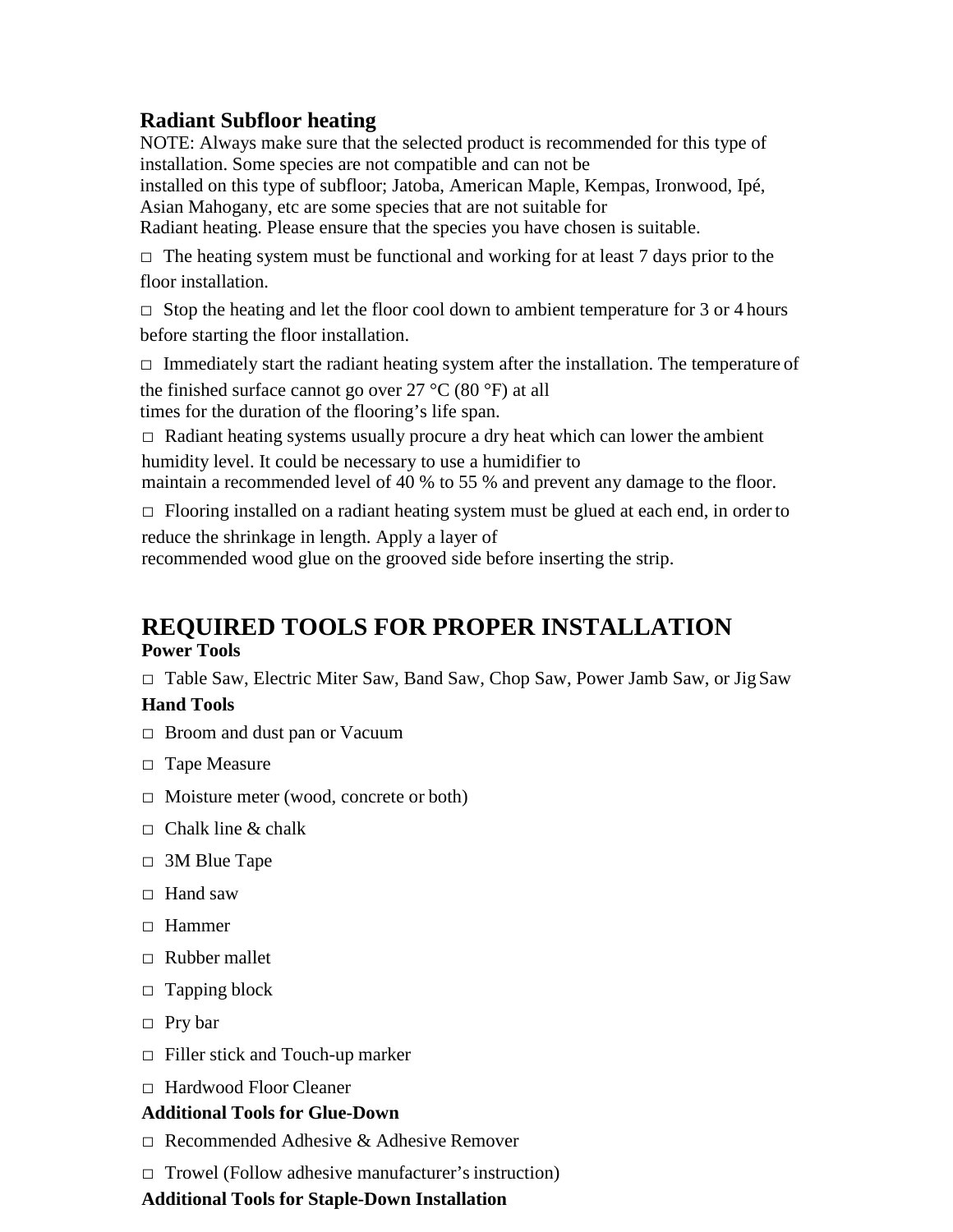- □ Pneumatic Stapler/Nailer
- □ Epico Forest Products recommends the PRIMATECHQ-
- 550 or the Bostitch EHF1838K
- □ Staples/Flooring Cleats
- □ Drill

#### **Additional Tools for Floating Installation**

- □ 6 mil Polyethylene Vapor Barrier
- □ Foam Underlayment

 $\Box$  Floating Floor Glue (Epico Forest Products recommends adhesive with a silicone base in a 474 ml bottle)

#### **STEP BY STEP INSTALLATION INSTRUCTION (Glued down application) STEP #1 – Establish a starting line**

 $\Box$  For best visual effect, it is recommended that flooring be installed parallel to the longest wall in the room.

 $\Box$  Using a chalk line the area between the wall and the chalk line becomes your working

area for starting installation, and your last installation

area for completing the installation.

#### **STEP #2 – Spread the adhesive**

 $\Box$  Apply the recommended adhesive with a trowel according to the manufacturer

installation instructions (found on the adhesive pail) for the specific adhesive that is being used.

#### **STEP #3 – Install the strips**

 $\Box$  Always select your strips with care. The more deeply coloured strips should be

installed where they are less visible. Pieces with flaws should be recut.

 $\Box$  Using the working area to install your flooring, line up the first strip with the tongue facing the wall, then press the strip into the adhesive and against the holding block.

 $\Box$  Leave 1/4-inch (6 mm) between the wall and the end of each strip in each row.

 $\Box$  Start the second row with a strip of at least 6-inches (15 cm) shorter or longer than the strip used in the first row. This will avoid aligning or clustering the end joints.

 $\Box$  Continue with the subsequent rows in the same manner.

 $\Box$  To avoid shifting or gaping of the strips during installation, use 3M blue tape to hold them together. Remove the tape within 24 hours. Avoid use of masking tape, which leaves an adhesive residue and may damage the finish. 0815 Installation ENGINEERED T&G ENGLISH.doc

 $\Box$  When you get to the final row you will likely find it necessary to rip-saw the strips to fit against the wall. Install using the pry bar and leave 1/4 -inch (6 mm) minimum expansion spaces.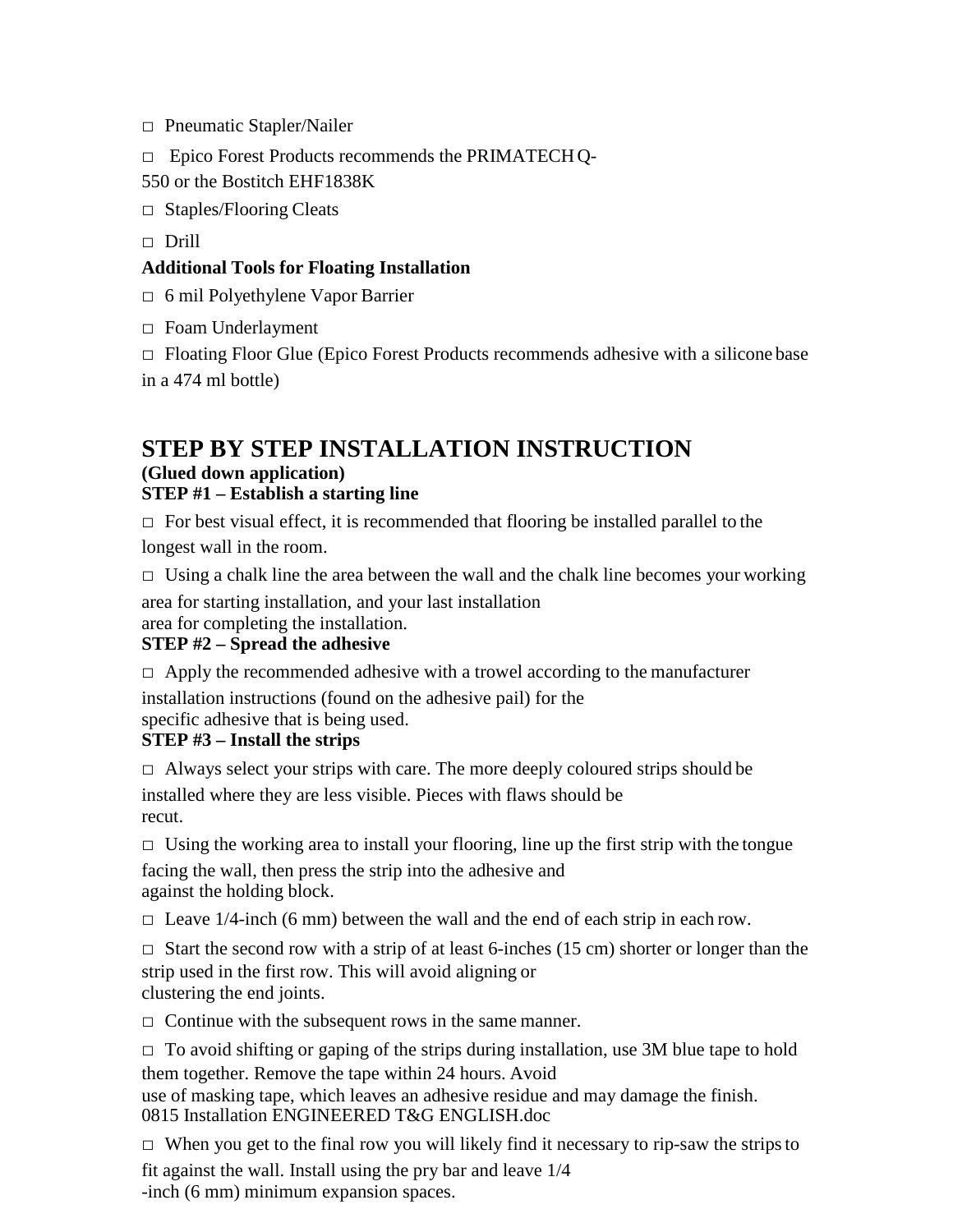#### **STEP #4 – Install the transition pieces**

 $\Box$  Install any transition piece that may be needed, such as stair nosing, and reducers.

These products are available prefinished to blend with your

flooring. Please install these first so that you can match the next board easier, color match on mouldings cannot be guaranteed due to the natural characteristics of wood flooring.

 $\Box$  Reinstall your baseboards and/or quarter round mouldings. Be certain to nail the mouldings into the wall, not the floor.

 $\Box$  Always keep a few spare strips from your initial installation for possible repairs in a sealed carton and properly stored

 $\Box$  Wait 24 hours before moving furniture and appliances back into the area where flooring was installed.

#### **STEP-BY-STEP INSTALLATION INSTRUCTION (Nailed/stapled down application) Set-up and Use of Pneumatic Staplers and Nailers**

 $\Box$  Read and follow the manufacturer's instructions for complete set-up and operation of equipment.

 $\Box$  Make sure the adapter size for the pneumatic stapler or nailer matches the thickness of the flooring being installed and that the tool's adapter seats properly in the tongue of the flooring.

 $\Box$  Pneumatic nailer: Air pressure should be adjusted adequately for each species of

hardwood floor installed and checked regularly (always try it before using).

#### **STEP #1 – Establish a starting line**

 $\Box$  Using a chalk line, draw a guideline.

 $\Box$  It is very important to start straight and square.

#### **STEP #2 – Install the floor**

 $\Box$  Always select your strips with care. The more deeply colored strips should be installed

where they are less visible (i.e. in a closet or under the

refrigerator). Pieces with flaws should be recut.

 $\Box$  Use the longest, straightest strips available for the first row.

 $\Box$  Install the first row of flooring with groove facing starter wall.

 $\Box$  The first few rows must be nailed down by hand rather than with the nailing machine because of the vertical wall obstruction. Nailing interval

should be at 6 inches. Leave 1/4-inch (6 mm) between the wall and the end of each strip in each row.

 $\Box$  Start the second row with a strip of a least 6-inch (15 cm) shorter or longer than the strip used in the first row. This will avoid aligning or clustering the end joints.

 $\Box$  When the area is free from wall obstruction, you can repeat the installation using a pneumatic stapler.

 $\Box$  It is also likely that you may have to ripsaw the strips to fit the final row against the wall. Leave  $1/4$  -inch (6 mm) minimum expansion spaces.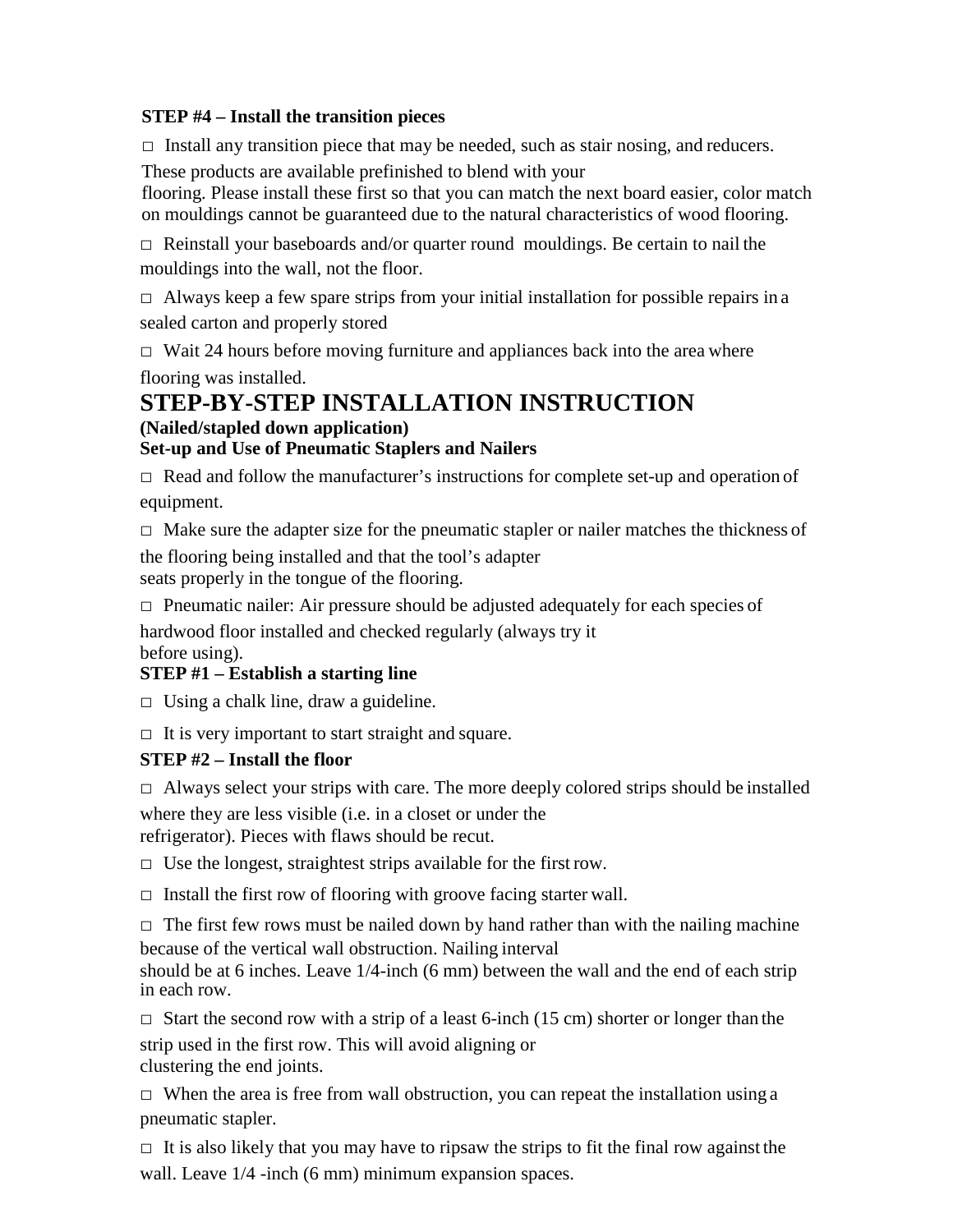$\Box$  Finally, install the transition pieces, baseboards and/or, quarter round mouldings. 0815 Installation ENGINEERED T&G ENGLISH.doc

## **STEP-BY-STEP INSTALLATION INSTRUCTION**

#### **(Floating application)**

Important notice regarding expansion space: It is important to include an expansion space of 5/8" (1.5 cm) between rooms (ex: hallway adjacent to a bedroom). You will need to fill this space with a molding. Same rule applies for rooms exceeding 29'6" (9 m), you will also need an expansion space and a molding.

#### **STEP #1 – Install underlayments**

Install 6 mil Polyethylene vapor barrier over entire flooring surface. Overlap sheets of Polyethylene 16 inches and tape together creating airtight seal. Run the vapor barrier 1 to 1.5 inches up the walls and secure in place with tape. Using underlayment, roll out one roll at a time over the vapor barrier. There are many types of underlayments available today. The use of acoustical underlayment will improve the feel and sound transmission of your flooring.

#### **STEP #2 – Preparing the starter rows**

It is very important that enough expansion gaps are kept between the flooring and all the walls. This is done by placing  $\frac{1}{4}$  inch (6 mm) spacers every 8 inches apart around all vertical walls.

Measure the width of the room – perpendicular to the direction you intend to install the flooring. The last row of flooring should be no less than 1 ½ inch wide. If it is less, you should rip-saw the starter row narrower. Leave 1/4-inch (6 mm) between the wall and the end of each strip in each row.

Start the second row with a strip of at least 6-inches (15 cm) shorter or longer than the strip used in the first row. This will avoid aligning or clustering the end joints.

#### **STEP #3 – Gluing the floor**

In a floating floor installation, the flooring is not glued or nailed to the underlayment, but is glued in the board's side and end grooves only. This is achieved by applying a bead of glue on the upper side of the groove along the entire length and on the end of each plank with Epico Forest Products' silicone-based  $T \& G$  glue. Turn the board upside down when applying the adhesive to achieve proper application, when the board is turned again for installation with the finish side up, this will allow the adhesive to flow down and give better coverage. Do not apply adhesive on the top of the tongue.

Install the first row of flooring with groove facing starter wall. Use a tapping block and a mallet to gently push or tap the glued strips together until no gaps are seen and making sure that end joints are square. At the end wall use a pry bar, if needed, to pull the ends of the boards tight. Continue laying the floor on top of the underlayment, working left to right, tapping the strips tight together. Make sure to continue using ¼ inch spacers along the wall throughout the installation. To avoid shifting or gapping of the flooring during installation, lay perpendicular strips of 3M blue tape to hold the strips together. Remove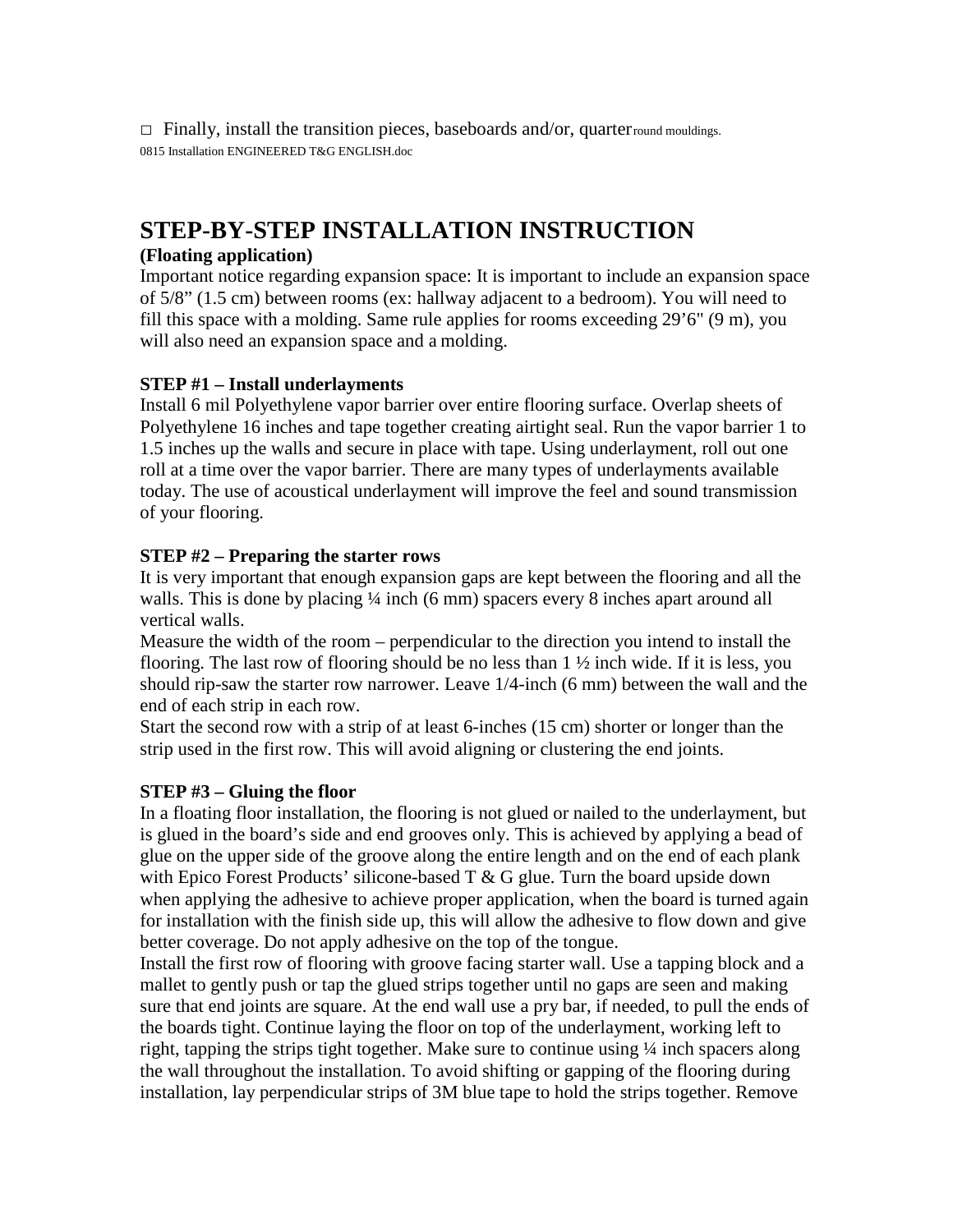the tape within 24 hours. Avoid use of masking tape, which leaves an adhesive residue and may cause damage to the finish.

The last row will most likely require cutting to width but it should be no less than  $1\frac{1}{2}$ inch wide. To do this, place a full row of strips on top of the last

row installed. Insert a ¼ inch spacer against the wall, and using a full width strip, trace distance from wall onto final row. Cut strips for final row to

designated width. Apply glue and pull into place with a pry bar.

Allow floor to dry for a minimum of 12 hours before removing all the spacers and allowing foot traffic.

Finally, install the transition pieces, baseboards and/or, quarter round mouldings. 0815 Installation ENGINEERED T&G ENGLISH.doc

# **COMPLETING THE JOB – ALL INSTALLATION**

Clean the floor with Hardwood Floor Cleaner. Please ensure that any adhesive on the finish is cleaned before leaving. Dried or cured adhesive cannot be removed. Install transition pieces.

Inspect final floor for nicks or minor gaps and fill with appropriate color wood putty. Use plywood or hardboard when moving heavy appliances or furniture across floor.

## **CARE GUIDE**

Your Epico Forest Products Floor will add warmth and beauty to your home for many years to come. Following a few simple maintenance steps, will help protect your investment and keep your Epico Forest Products floor like new.

## **CLEANING**

 $\Box$  Use a damp cloth to blot up spills and spots as soon as they happen. For tough spots

such as oil, paint, markers, lipstick, ink, tar or cigarette marks use acetone/nail polish remover then wipe with a damp cloth. Always avoid allowing liquids to stand on your floor.

 $\Box$  Regularly vacuum, (using the hard floor attachment not the beater bar), dust mop or

sweep the floor to prevent sand or abrasive dust from accumulating and scratching the finish.

 $\Box$  Periodically clean the floor with Epico Forest Products or approved hardwood floor cleaner, which are specially formulated for the finish.

 $\Box$  Do not use oil based, wax, polish, or strong ammoniated or abrasive cleaners, steel wool or scouring powder to clean the floor.

 $\Box$  Do not wash or wet-mop the floor with soap, water, oil soap detergent or any other liquid cleaning material. This could cause swelling

warping, delaminating and joint-line separation, and void the warranty.

 $\Box$  DO NOT use any type of polisher.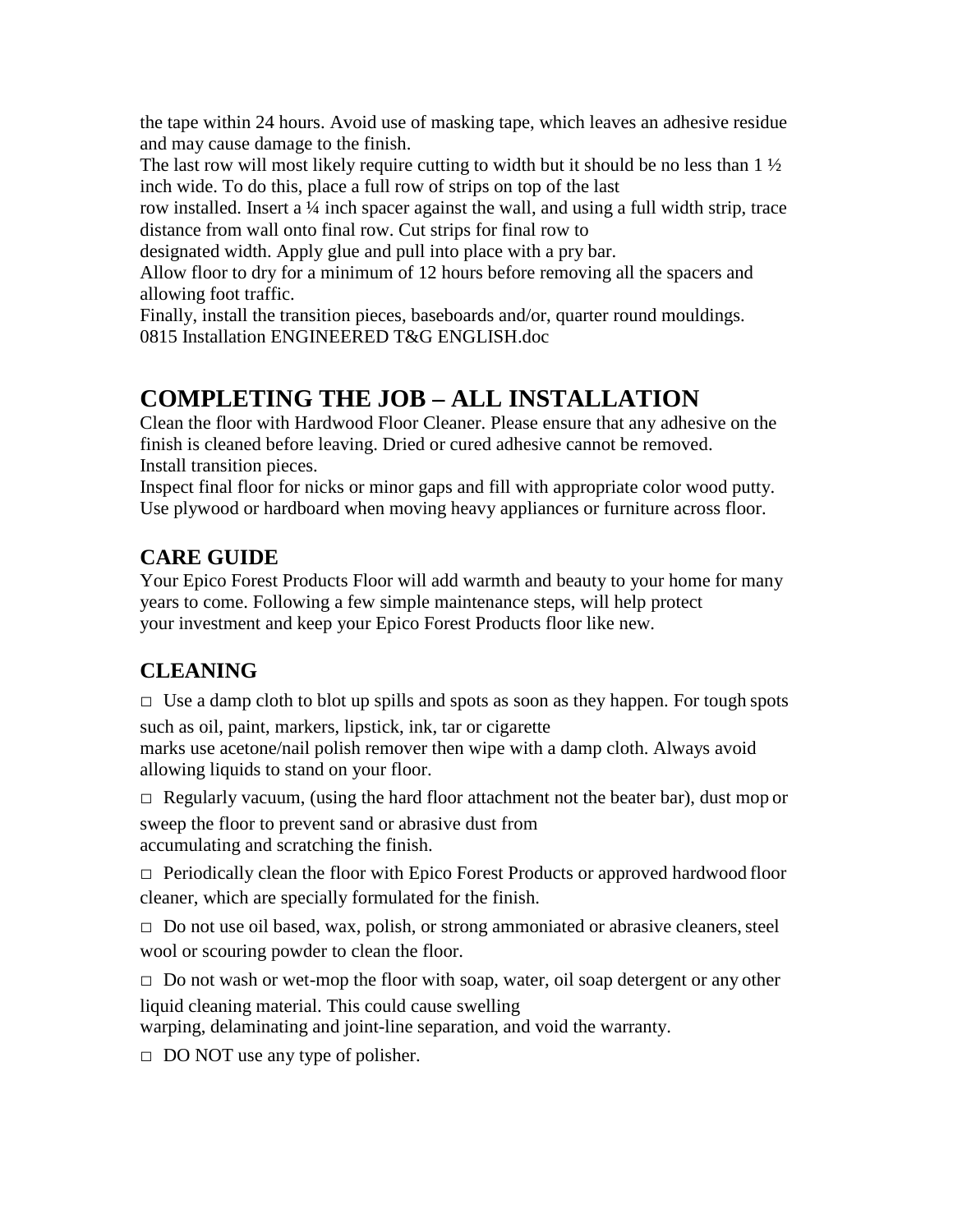## **PROTECTING**

 $\Box$  Use quality area rugs and doormats by outdoor entrance areas to prevent dirt, sand,

grit and other substances such as oil, asphalt or driveway sealer from being tracked onto your floor.

 $\Box$  Sweep, dust or vacuum the floor regularly to prevent accumulation of dirt or grit that can scratch or dull the floor finish.

 $\Box$  Use floor protectors and wide bearing leg bases/rollers to minimize indentations and scratches from heavy objects. As a rule of thumb, the heavier the object, the wider the floor protector should be.

 $\Box$  Do not use rubber or foam backed plastic mats as they may discolour the floor. To prevent slippage use an approved vinyl rug underlayment.

 $\Box$  Maintain a normal indoor relative humidity level between 40% and 55% throughout the year, to minimize the natural expansion and

contraction of wood. Failure to provide adequate relative humidity in the home by the use of a humidifier or a dehumidifier will void the

warranty.

□ Avoid gouges or cuts in your floor from sharp objects. While your Epico Forest

Products floor is one of the most wear resistant floors on the market, sharp or pointed objects can nevertheless damage it.

 $\Box$  Don't walk on your floor with stiletto-style heels, spiked golf shoes or cleats; they may cause indentations in your floor.

 $\Box$  Rearrange area rugs and furniture periodically so the floor ages evenly. UV sunlight

will soften or darken the tone of different species of hardwood to varying degrees

 $\Box$  Use a dolly when moving heavy furniture or appliances. But first, put down a sheet of

quarter inch plywood or Masonite to protect the floor. Never try to slide or roll heavy objects across the floor.

□ **Keep pet's nails trimmed, or consider "booties" available at petstores.**

#### **EPICO FOREST PRODUCTS LIMITED WARRANTY This Epico Forest Products Hardwood Floor comes with a:**

□ Lifetime Structural Integrity Warranty

□ 25 Year Finish and Wear Warranty

These warranties, which begin from the date of purchase, apply to products used in dry residential applications. Lifetime warranties apply for as long as the original purchaser owns and resides in the home where the product was installed.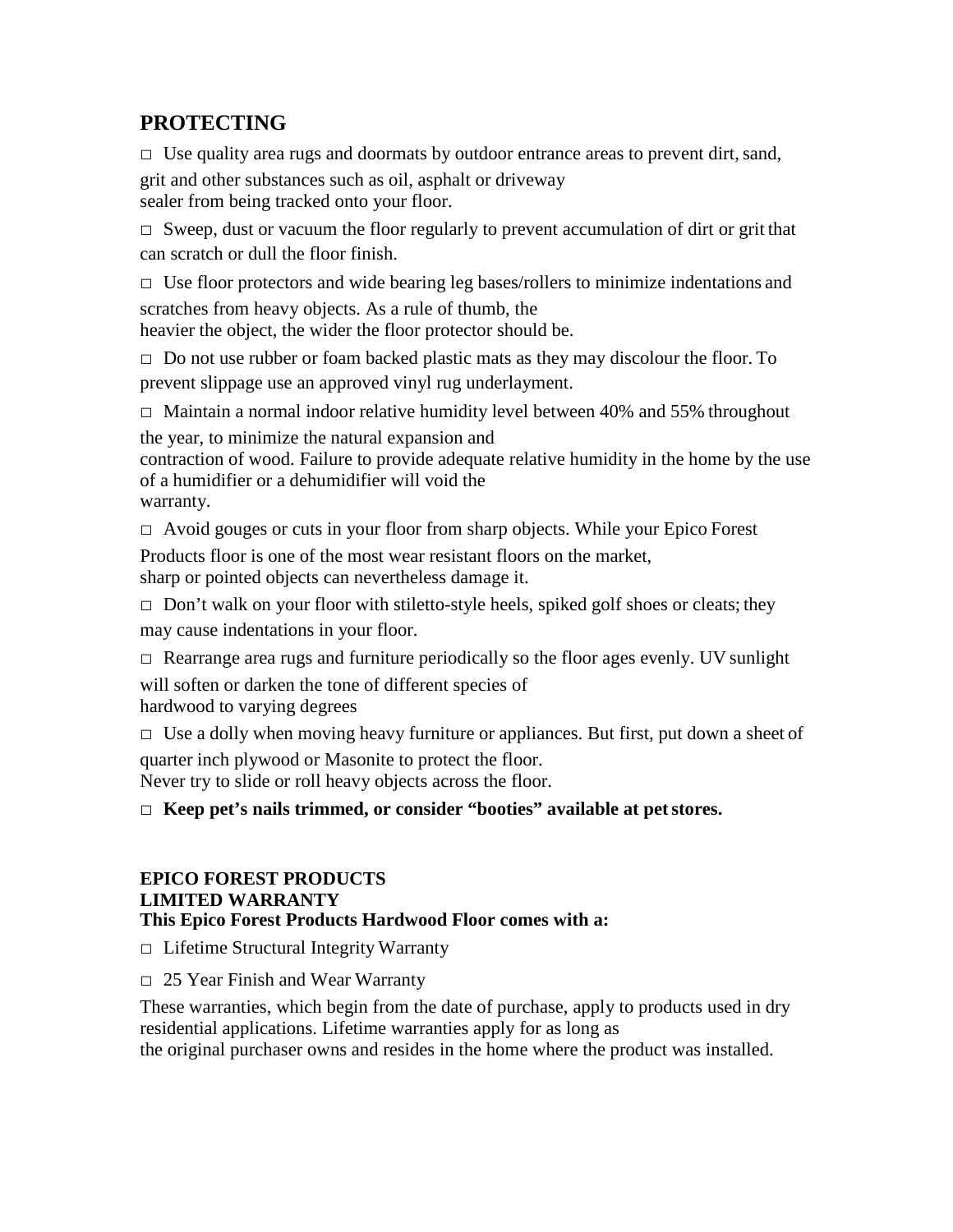#### **What the Epico Forest Products Hardwood Flooring Limited Warranty covers:**

Finish and Wear Warranty - Epico Forest Products warrants to the original purchaser that its finish surface will not peel off or wear through for the indicated period of time, from the date of purchase.

Lifetime Structural Integrity Warranty - Epico Forest Products warrants these engineered hardwood products in their original manufactured conditions to be free

from defect in material and workmanship including assembly dimension and grading. Note: Hardwood flooring is a natural product that will continue to expand and contract during seasonal and temperature changes. Products may

experience separation between boards when properly acclimated and installed. If separations do occur, they are not covered by this warranty.

#### **What you should do if any of the above listed problems occur and you need warranty service:**

You (the original retail customer) should notify the authorized Epico Forest Products Hardwood Flooring dealer from which the original purchase was made of any defect no later than 30 days after discovering the defect but within the time period of the applicable limited warranty.

You (the original retail customer) must present to that authorized Epico Forest Products Hardwood Flooring dealer the following items for a warranty claim to be considered:

 $\Box$  A valid proof of purchase in the form of a sales receipt or other documents which establish proof of purchase

 $\Box$  A description of the problem and/or a photograph/sample that clearly shows the

#### warranty problem

#### **What Epico Forest Products will do should you need warranty service:**

If Epico Forest Products accepts a claim under this limited warranty, Epico Forest Products will authorize your dealer to replace, free of charge, the amount of strips presenting a manufacturing defect or pay compensation equal to cost of the defective strips. Epico Forest Products will not reimburse any installation fees or labour costs.

If the claim is related to the finishing of the floor, Epico Forest Products will assume the cost necessary to refinish the flooring of a room or rooms for which the claim was approved, subject to a standard industry rate approved by Epico Forest Products. All other miscellaneous fees that could be related to that job will be assumed by the owner. This procedure constitutes the one and only way to make a claim in regards to this limited warranty.

#### **Each Epico Forest Products Hardwood Flooring Limited Warranty is subject to the following conditions:**

 $\Box$  This limited warranty is valid only in North America and United Kingdom. The

warranty is not transferable. It extends only to the original

retail consumer. This limited warranty applies only where the affected area of the Epico Forest Products Flooring is visible and covers an area greater

than 10% of the room. The flooring must be installed in accordance with Epico Forest Products flooring recommended installation instructions using

Epico Forest Products installation materials.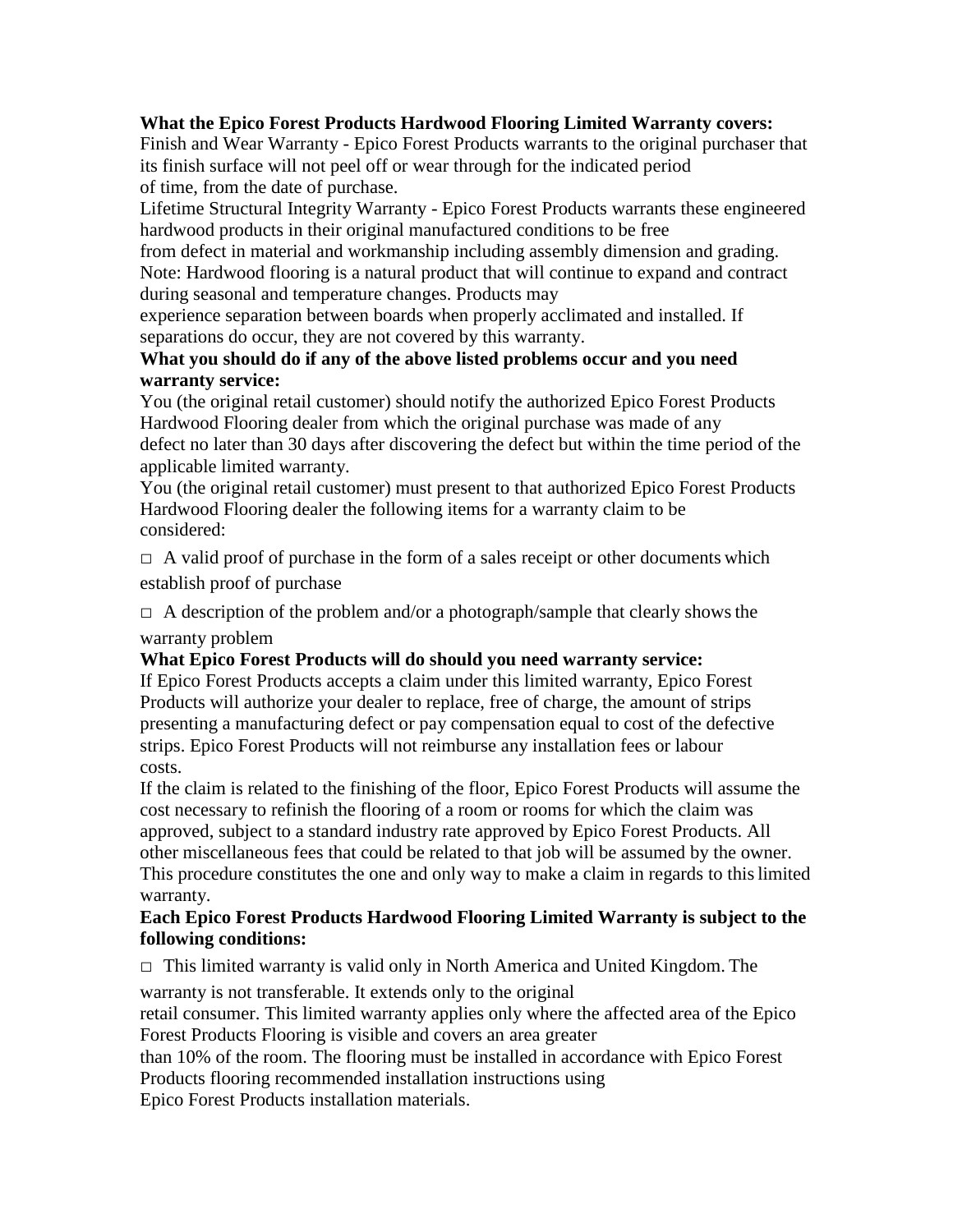$\Box$  Natural wood characteristics such as mineral streaks, small knots, grain variations etc. are normal characteristics and are not considered as

defects. No two pieces of wood are the same and color or other variations will occur. We do not guarantee against natural variations, or the

normal difference between color samples or photographs and colors of installed floors.

 $\Box$  Indentation, scratches or damage caused by negligence, water moisture, insects,

animals, and high heeled or spiked shoes, or failure to use pads under rolling chairs or other furniture.

 $\Box$  Any product deformity that is not measurable or that is visible only in a certain angle is not considered a defect. Defects are evaluated by their

visibility from a reasonable vertical distance (standing height) from the floor.

 $\Box$  Failure to follow manufacturers written installation instructions including protecting the floor from subfloor moisture.

 $\Box$  Excessive or inadequate humidity in the area of use. Relative humidity in the area of use must be within a normal range of 40%-55%.

 $\Box$  Improper or insufficient protection, care and maintenance.

 $\Box$  Accidents abuse or misuse. Warranty will be made void if man-made or natural disasters including leaking or broken plumbing, fire, flood, earthquake, or standing water occur during or after installation.

 $\Box$  Improper alteration of original manufactured product. Alterations or repairs to the manufacturer's original product will void any and all warranties

 $\Box$  Changes in color due to full or partial exposure to sunlight and weather.

 $\Box$  Maple, Brazilian Cherry and other species may darken due to light exposure. This is a natural occurrence

and is not covered by this warranty.

 $\Box$  Failure due to structural changes in the subfloor, settling of the building or uneven subfloor that has not been adequately leveled.

 $\Box$  This warranty does not cover removal or replacement of cabinets, appliances, furniture or other fixtures.

 $\Box$  Gloss reduction is not considered wear.

 $\Box$  Faces checking, cracking, are not covered by this warranty.

 $\Box$ 

Epico Forest Products does not grant to any person or entity the authority to create for it any obligation or liability in connection with Epico Forest Products Flooring. Epico Forest Products shall not be liable to the consumer or any other person for any incidental, special or consequential damages, arising out of breach of this limited warranty or any implied limited warranty (excluding merchantability). Some states or provinces do not allow the excluding of limitation of